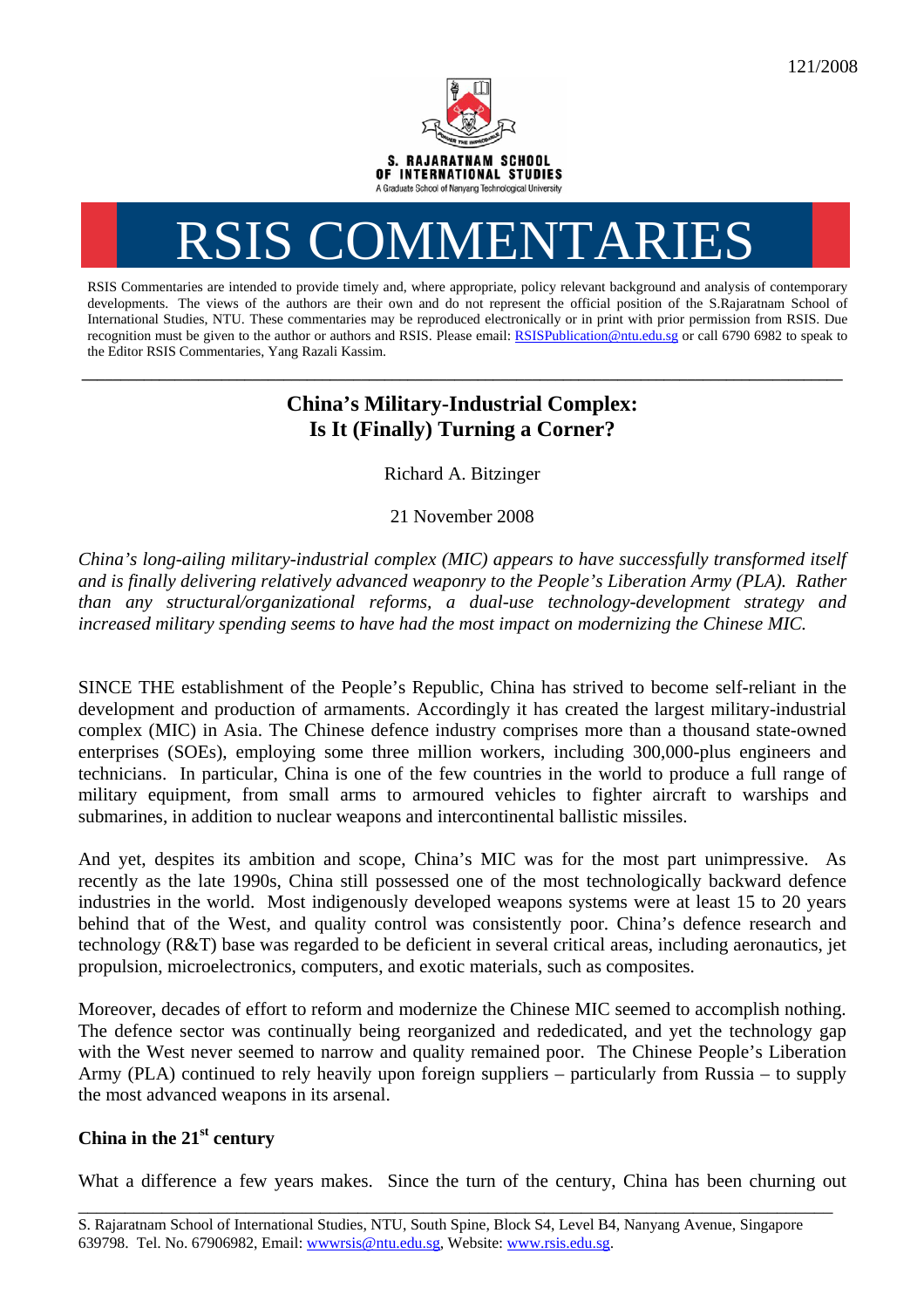several new types of weapons – in relatively large numbers – that are highly competitive in terms of quality and capability. These include the J-10 fighter, the *Song*-class diesel-electric submarine, the Type-052C destroyer (equipped with an indigenous Aegis-type radar and air-defence system), the HQ-9 long-range surface-to-air missile (akin to the U.S. Patriot air defence missile), and several types of ballistic missile systems. Moreover, rumours abound that China is developing a fifth-generation fighter and other state-of-the-art military systems. Production, sales, and presumably profits are up throughout the Chinese MIC.

What happened? How did China turn around its long-ailing defence sector? Of course, many of the aforementioned weapons programmes had been under development for more than 20 years, and so they were on schedule anyway to enter production in this decade. That fact alone, however, cannot explain the expansion and acceleration in recent arms-manufacturing activity. The answer, it appears, lies in the unique – and perhaps even fortuitous – convergence of several developments.

In the first place, after decades of false starts and fitful progress, Beijing appears to have finally hit upon the right formula to reform and revitalize its MIC. Beginning in the late 1990s, Beijing launched several initiatives intended to inject more market-oriented thinking into the defence industry. These include the introduction of Western management techniques, a new emphasis on quality control, and greater oversight by the Chinese military when it comes to procurement and program management. Efforts were also made to rationalize the country's bloated military-industrial complex, downsizing excess workers and consolidating production. China even injected a modicum of competition, breaking up giant defence SOEs into smaller, contending firms, particularly in the aviation and shipbuilding sectors.

At the same time, one should not make too much of these efforts. Most of these structural reforms are less than a decade old, and it is unlikely that they have had more than a secondary impact on recent progress in China's defence industry. The Chinese MIC remains a state-owned behemoth, and in particular there still exists little real cross-corporate competition within the Chinese defence sector.

#### **R&T strategy**

In addition, the Chinese have aggressively pursued a dual-use R&T strategy that stresses the development of advanced civilian technologies – particularly in the areas of electronics and information technologies, aviation, space launch vehicles, satellites, and advanced manufacturing – that can be spun-off to defence products and production. Over the past decade, Beijing has worked hard both to encourage further domestic development and growth in these sectors *and* to expand linkages and collaboration between China's MIC and civilian high-technology sectors – and it appears to be paying dividends.

Above all, perhaps, the local arms industry has greatly benefited from a huge rise in Chinese defence spending – from US\$11 billion in 1998 to US\$59 billion this year, a nearly five-fold real, i.e., after inflation, increase – that has ploughed considerable new funding into the country's MIC. Arguably, simply throwing more money at the problem has had perhaps the greatest impact on the local defence industry: increasing procurement and therefore production, expanding R&T spending, and subsidizing the upgrading and modernization of arms-manufacturing facilities.

#### **Two-track transformation**

Consequently, China's military-industrial complex is better-suited than ever to absorb, leverage, and deliver advanced defence-relevant technologies to the PLA. Beijing is currently engaged in an ambitious two-track transformational effort of simultaneously pursuing both the mechanization and informatization of its armed forces. Given this emphasis, the local arms industry is increasingly able to provide the PLA with the advanced military systems it requires. In fact, in recent years Beijing has